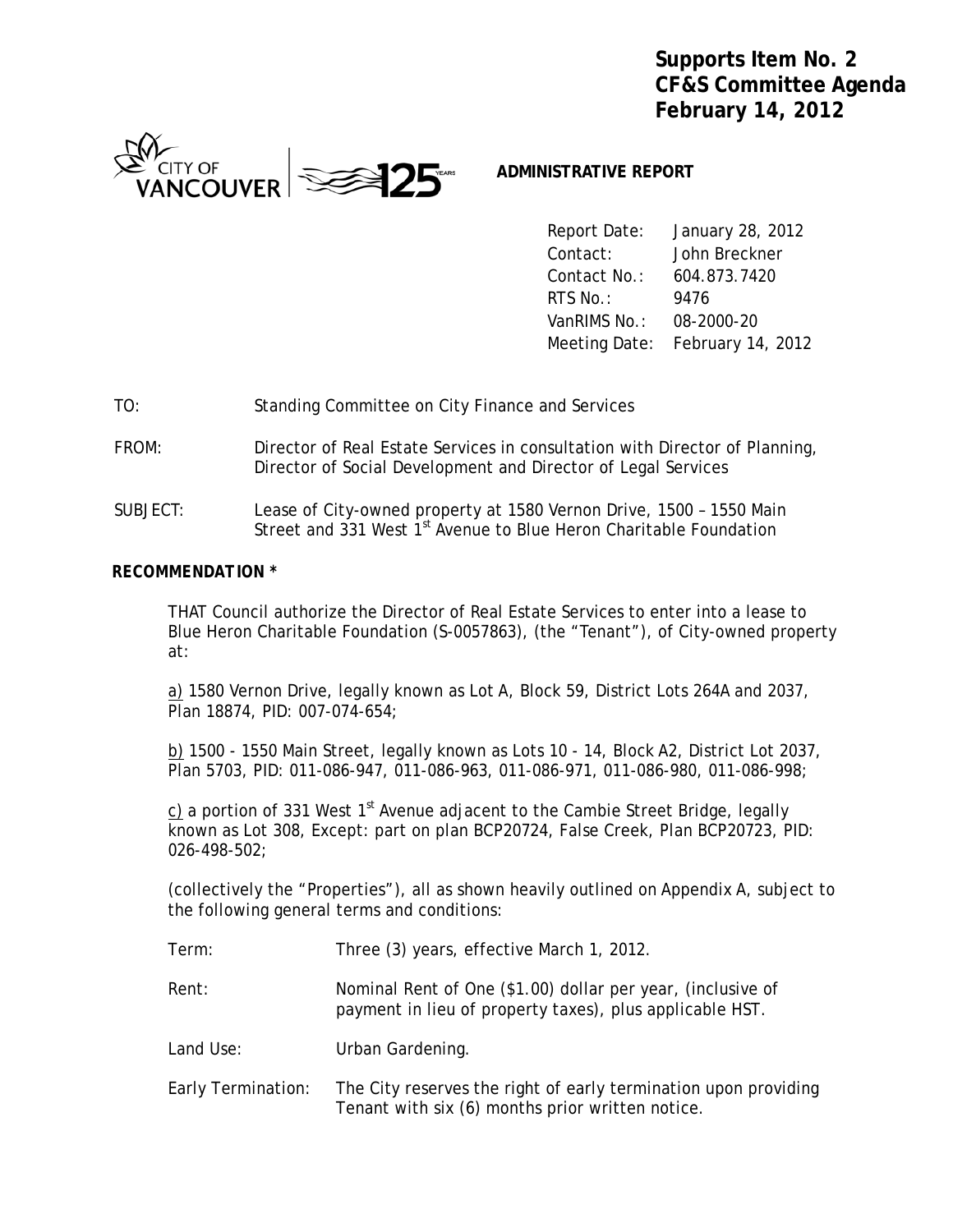| Other Terms and<br>Conditions: | The lease is to be provided by the Landlord and drawn to the<br>satisfaction of the Directors of Legal Services and Real Estate<br>Services.                                                                                                                                                                                                                                                                                                                                                                   |
|--------------------------------|----------------------------------------------------------------------------------------------------------------------------------------------------------------------------------------------------------------------------------------------------------------------------------------------------------------------------------------------------------------------------------------------------------------------------------------------------------------------------------------------------------------|
|                                | Tenant to be responsible for all site improvements and costs<br>associated with establishment of the intended use.                                                                                                                                                                                                                                                                                                                                                                                             |
|                                | Tenant may not do anything on the Properties during the term of<br>the lease to disturb the soils thereon.                                                                                                                                                                                                                                                                                                                                                                                                     |
|                                | The lease is not to be finalized (or is to contain a provision<br>prohibiting the Tenant from making any use of the Properties),<br>until the Ministry of the Environment explicitly confirms in<br>writing that the Contaminated Sites Regulations' site profile<br>exemption contained in section 4(7) thereof applies so as to<br>exempt from the site profile requirement the development<br>permit to be issued in connection with this lease.                                                            |
|                                | Tenant may not carry out any bio-remediation or other<br>remediation activities on the Properties without first obtaining<br>all required governmental and regulatory approvals therefore<br>and without first obtaining from the Ministry of the Environment<br>an explicit written confirmation that such activities will not be<br>considered to involve any disturbance of the soils on the<br>Properties so as to invalidate the site profile exemption relied<br>upon in issuing the development permit. |
|                                | No legal rights or obligation is hereby created and none shall<br>arise until the lease document is fully executed by both parties.                                                                                                                                                                                                                                                                                                                                                                            |

The foregoing is equivalent to a grant and approval requires eight affirmative votes of Council.

### *REPORT SUMMARY \**

The purpose of this report is to request Council to approve the lease of three (3) Property Endowment Fund held properties to the Tenant on a short-term basis for the purpose of Urban Gardening.

# *COUNCIL AUTHORITY/PREVIOUS DECISIONS \**

Council policy determines that Real Estate Services seek lease terms based on market value rents when leasing City owned property held for non civic use with the tenant responsible for appropriate operating costs and additional rent equivalent to property taxes being the responsibility of the tenant.

On June 8, 1993, City Council further instructed that the Property Endowment Fund should not subsidize rents for social service or cultural organizations occupying its property, and that where subsidies on these sites are deemed appropriate, funding be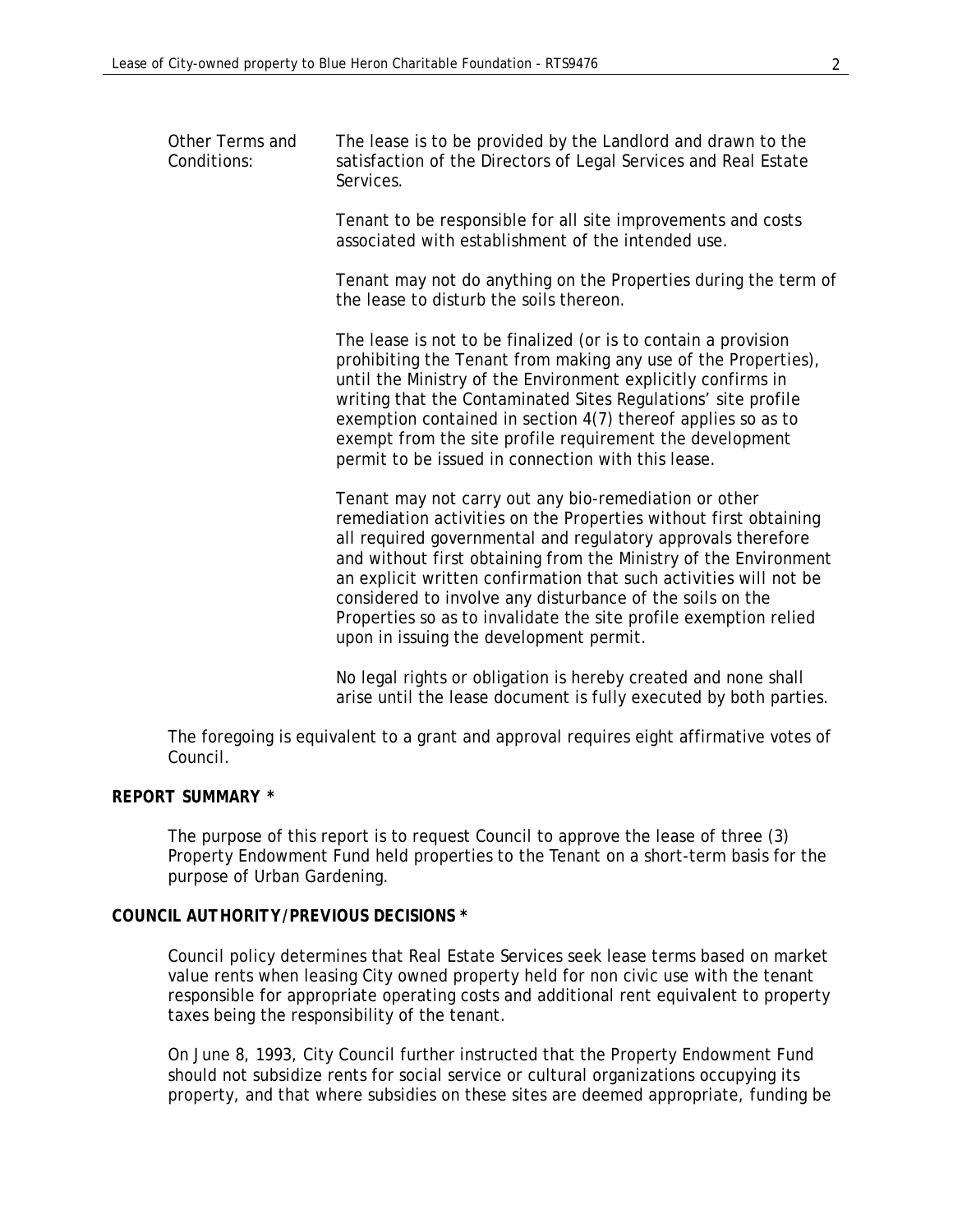provided from the Operating Budget in the form of grants. At the same time, Council approved the transfer of several affected properties from the PEF to the Capital Fund to recognize their long term use by non-profit organizations paying nominal or less than market rents.

 Vancouver City Council, at its December 14, 2010 meeting approved the lease of Cityowned property at 1015 East Hastings Street to the Tenant for Urban Gardening use, (RTS 8997 refers).

On July 12, 2011 Council adopted the Greenest City Action Plan presenting measurable goals and targets including increasing food assets by 50% and supporting the creation of local food infrastructure; including a food hub, and increasing the number of green jobs in Vancouver.

On February 15, 2007, Council adopted the Vancouver Food Charter setting out the City's commitment to the development of a coordinated municipal food policy supporting a health economy, ecology, and society.

On July 8, 2003 Council approved a motion supporting a just and sustainable food system for the City of Vancouver.

#### *CITY MANAGER'S/GENERAL MANAGER'S COMMENTS \**

The City Manager RECOMMENDS approval of the foregoing.

The City Manager recognizes that Council policy requires rental revenues for social or cultural services occupying Property Endowment Fund sites however Council may make exceptions where circumstances warrant.

The market potential of the Properties is currently very limited and the advice of the Director of Real Estate Services is that opportunities to generate net rental income are negligible. The capital appreciation of these assets will continue while the Properties are put to beneficial use. Further, recommendations align with Council priorities, including the Greenest City Action Plan, job creation for low income individuals, as well as the City's interest in urban health, including food security.

While the Vernon Drive and Main Street properties are currently undergoing environmental remediation work, which includes addressing significant off-site contamination that has migrated into the road right-of-way, the use of raised beds will provide a short-term, environmentally friendly use that does not involve any disturbance of the soils. Staff will work closely with Vancouver Coastal Health to ensure that agricultural uses on these sites, given the soils contamination, are carefully managed so that life safety and best practices around urban agriculture are addressed.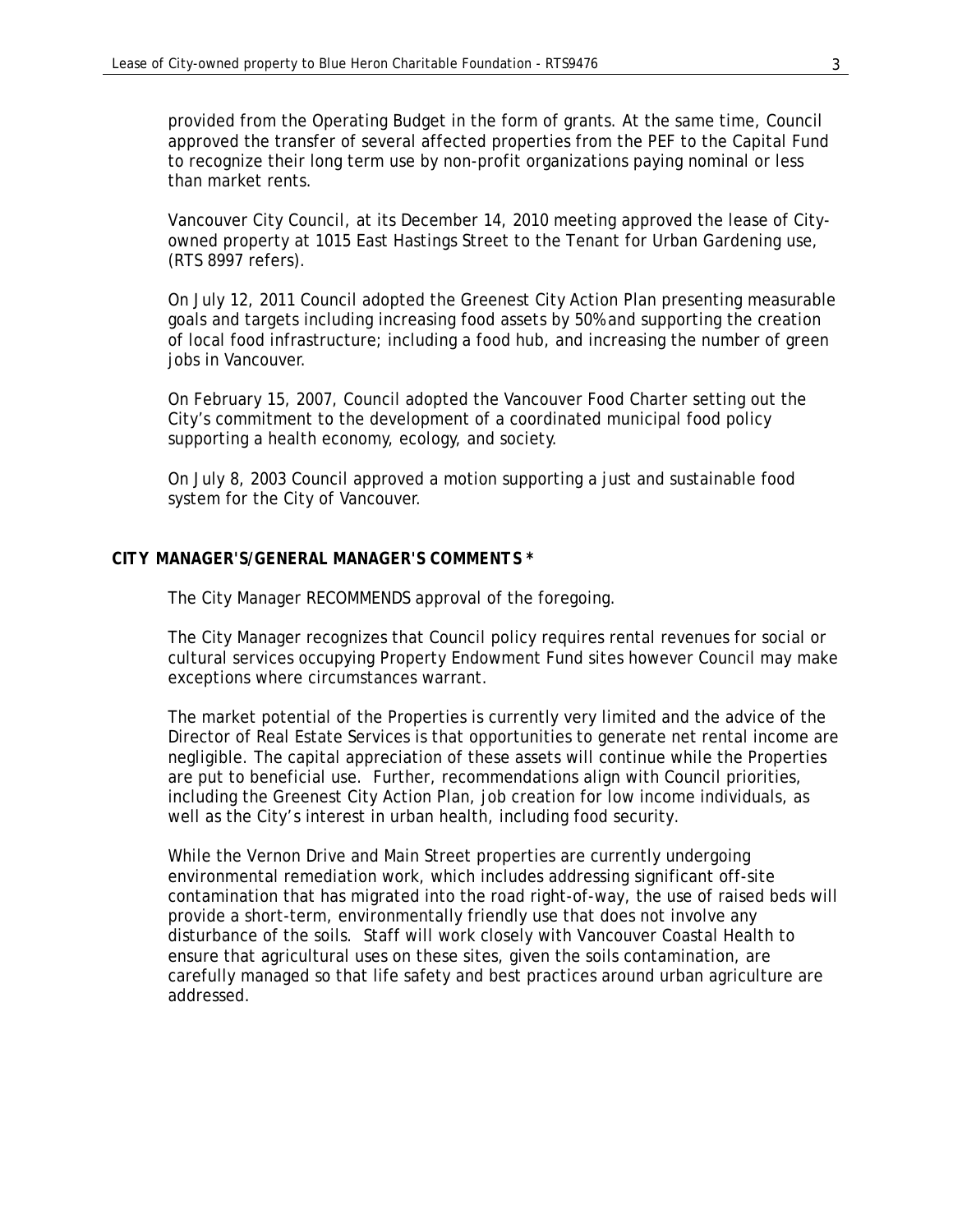### *REPORT*

#### *Background/Context \**

 The Properties are intended to replace and augment the 1015 E. Hastings Street property previously approved by Council for use by the Tenant.

The Tenant is a registered charitable non profit organization and one of their projects is SOLEFood. This initiative began in 2009 with United We Can (dba SOLEFood) transforming a privately owned, underused parking lot at 769 E. Hastings Street into an urban garden. The intent was for United We Can to provide urban agriculture education and employment opportunities for 10 Vancouver's inner-city residents, trained and employed to construct, plant, maintain, and harvest produce from the farm.

 A number of issues on the Hastings Street site, such as significant sloping that hampered the use of mobile raised beds and the property is not suitable for the intended use. The property has been returned to the City.

Staff is now worked closely with the Tenant to identify city-owned sites suitable for use as food growing sites. Two sites currently undergoing environmental remediation have been identified, both of which are of sufficient size and well located for this purpose. The third site, adjacent the Cambie Bridge off  $1<sup>st</sup>$  Avenue, is a relatively smaller site, but considered key to their overall program as a "show-piece" location for the Tenant.

In 2011 VanCity Savings Credit Union, ("VanCity"), made a \$50,000 contribution towards a business plan for the Tenant. The Tenant in turn enlisted the support of Michael Ableman, a well known urban farmer, with expertise in developing business models involving urban gardening. VanCity supports the relocation to the Properties as this aligns with the implementation of the Tenant's business plan.

### *Strategic Analysis \**

The proposed Properties align with a number of City objectives including:

- Supporting Greenest City Action Plan targets including increased food assets and increasing the number of green jobs,
- Supporting urban health interests by helping to address food security, social and mental health needs of the low income community,
- Aligning with the Vancouver Economic Strategy by supporting sustainable employment within the food sector that is identified as an area for economic growth opportunity.

The 1580 Vernon Drive property is 1.4 acres, of which approximately 1 acre is flat and useable. The property is zoned I-2; last used as a Petro Canada (cardlock) fuelling station. It has been vacant for the past 10 years in which time environmental remediation and ongoing monitoring has occurred.

The property located at 1500 – 1550 Main Street is approximately .59 acres and was also a former Petro Canada fuelling station site. The property is zoned FC-1 and has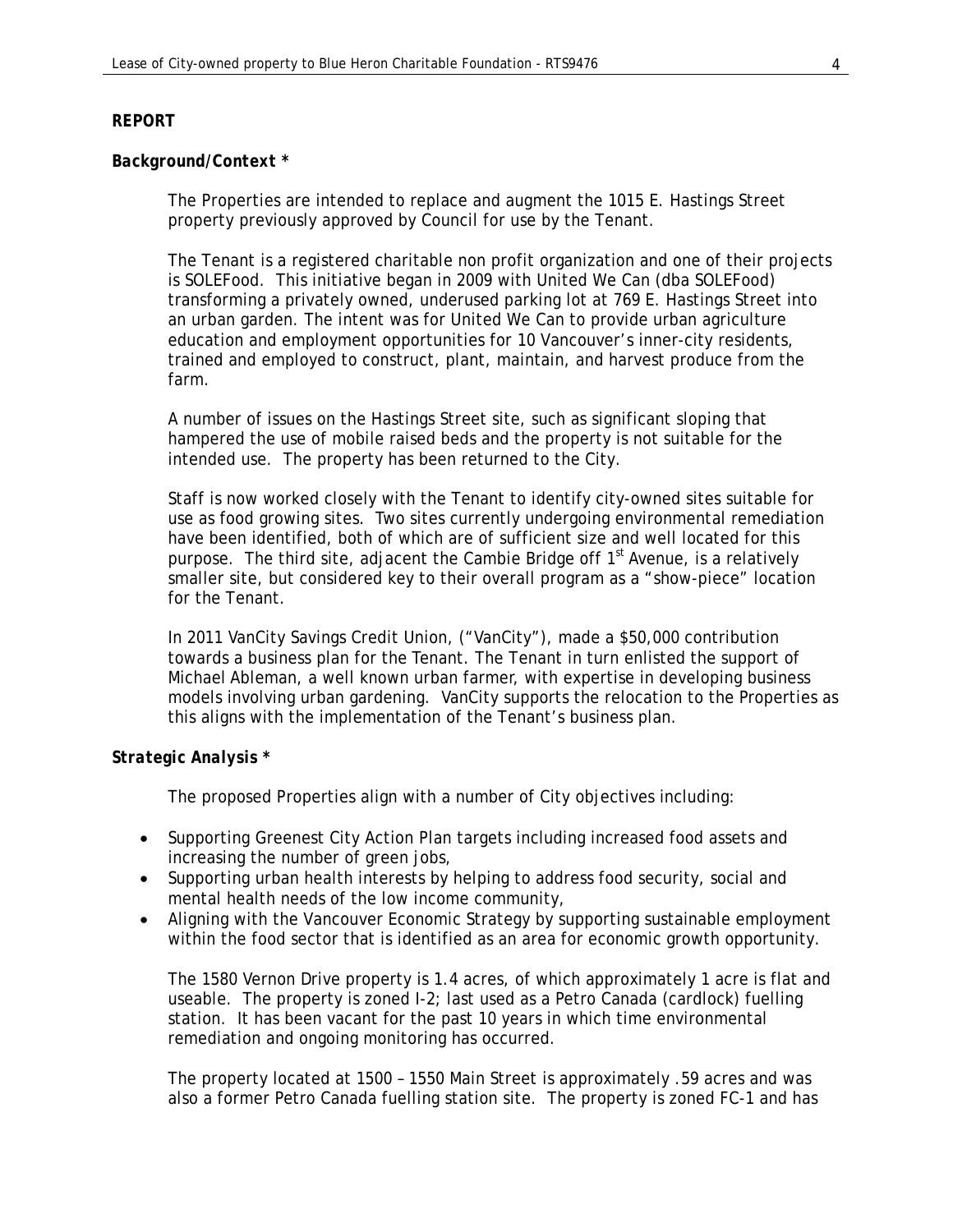been vacant for the past 10 years. The City and Suncor, (formerly Petro Canada), are working on a remediation strategy, including ongoing testing and monitoring.

The small site at 331 W. 1<sup>st</sup> Avenue is approximately 0.20 acres immediately east of the Cambie Street Bridge. The legal lot is zoned M2 and currently sits vacant awaiting future development. As such, it is well suited to be utilized in the interim as a gardening site.

In April, 2010, Council approved the allocation of \$100,000 to the Tenant, (RTS 8629 refers), to support programming, employment opportunities and capital improvements. Securing these Properties will allow the Tenants project to produce substantial yields that will increase the amount of available fresh produce in the neighbourhood and ten employment opportunities for DTES residents. The organically grown food will be sold to neighbourhood restaurants and community organizations. Educational tours in urban agriculture will be offered during the growing season.

The proposed gardens at the Properties will operate similarly to the 769 E. Hastings Street location, with revenues being used to train and employ residents of the Downtown Eastside, (DTES), in urban agriculture.

### **Permit Process**

Based on a preliminary zoning review the City considers the Properties appropriate for the proposed use. This will be confirmed through the development permit application process. The execution of the lease is subject to an approved development permit.

### **Contamination**

The City's Environmental Protection Branch will require the following from the Tenant as conditions of approval for the development permit:

- written understanding and assurance that their proposal will not include any disturbance or excavation of the soil on the Properties, and,
- a report from a qualified professional such as an agrologist demonstrating that there will be a suitable barrier between the existing soil and the raised beds to ensure the there is no pathway for contamination to migrate to the plants in the raised beds.

In addition to these requirements the Tenant will be utilizing raised bed plots. Tenant and City staff will work closely with Vancouver Coastal Health to ensure life safety and good environmental practices for food generation are carefully managed. However, the lease will permit this only insofar as and to the extent that the Ministry of the Environment confirms to the City's satisfaction that it does not involve any disturbance of the soils on the Properties so as to trigger the Contaminated Sites Regulations remediation process and invalidate the development permit and that it is done only after the Tenant has obtained all necessary approvals from all levels of government and all regulatory bodies having jurisdiction in respect of such matters.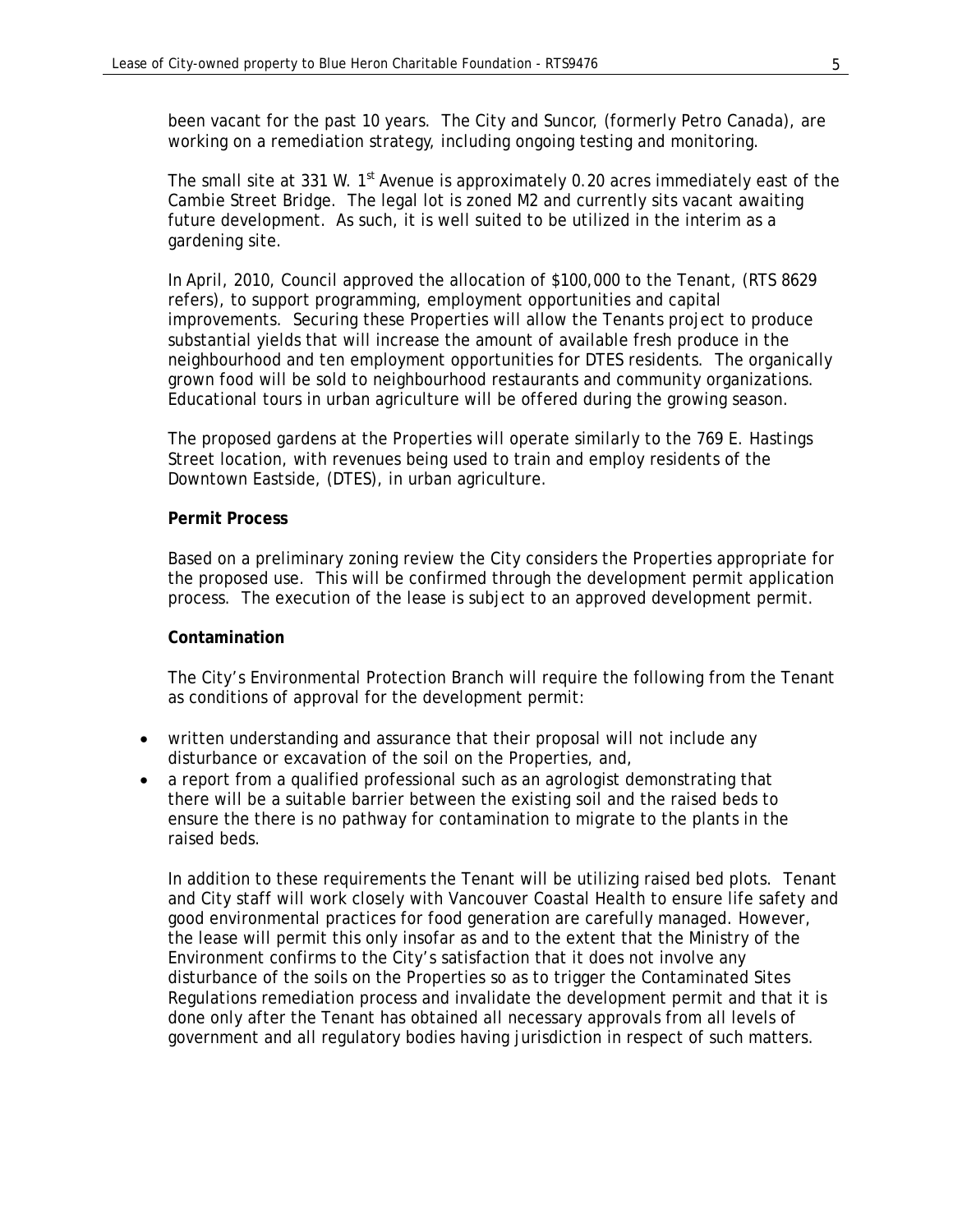Property improvements, including water hook-ups, will be the sole responsibility of the Tenant. Engineering staff will work with the Tenant to connect the Properties to an existing water main in the immediate vicinity.

The Tenant will be required to submit an Operations Management Plan that outlines roles and responsibilities and the project must satisfy City requirements for liability insurance and workers compensation.

# *Implications/Related Issues/Risk (if applicable)*

### *Financial \**

Should Council approve the recommendations of this report, the City will enter into a lease with the Tenant at nominal value. The Vernon Drive Property and the Main Street Property are contaminated sites that have been vacant for a number of years. There is very limited ability to generate any revenue from these sites until the on-site, and off-site, contamination has been adequately addressed such that the Ministry of Environment will issue a Certificate of Compliance.

The W.  $1<sup>st</sup>$  Avenue Property is a portion of a much larger property that is awaiting future development phases at Olympic Village. This site could be leased on a commercial basis for vehicle parking or other similar storage uses. The forgone potential revenue, inclusive of property taxes as if levied, amounts to approximately \$24,000 per annum.

### *Environmental*

Provided there is no disturbance of the soils, the intended use of urban gardening will have no negative impact to the Properties and is likely approvable by the Ministry of Environment.

Urban Gardening supports many of the sustainability goals of the City and represents an opportunity for the City to showcase innovative environmentally friendly alternative land use in an urban setting.

### *Legal*

The legal lease agreement will need to ensure the Tenant complies with environmental regulations as a condition of occupation and use of the Properties. Careful consideration should be given to the Tenants occupation and use of the Properties as it relates to any legal claim the City may wish to advance against the polluters of the Properties.

### *Other*

The Tenant will need to ensure their Management Plan aligns with and interfaces well with the ongoing testing, monitoring and potential remediation of the Properties while they are in possession of the Properties.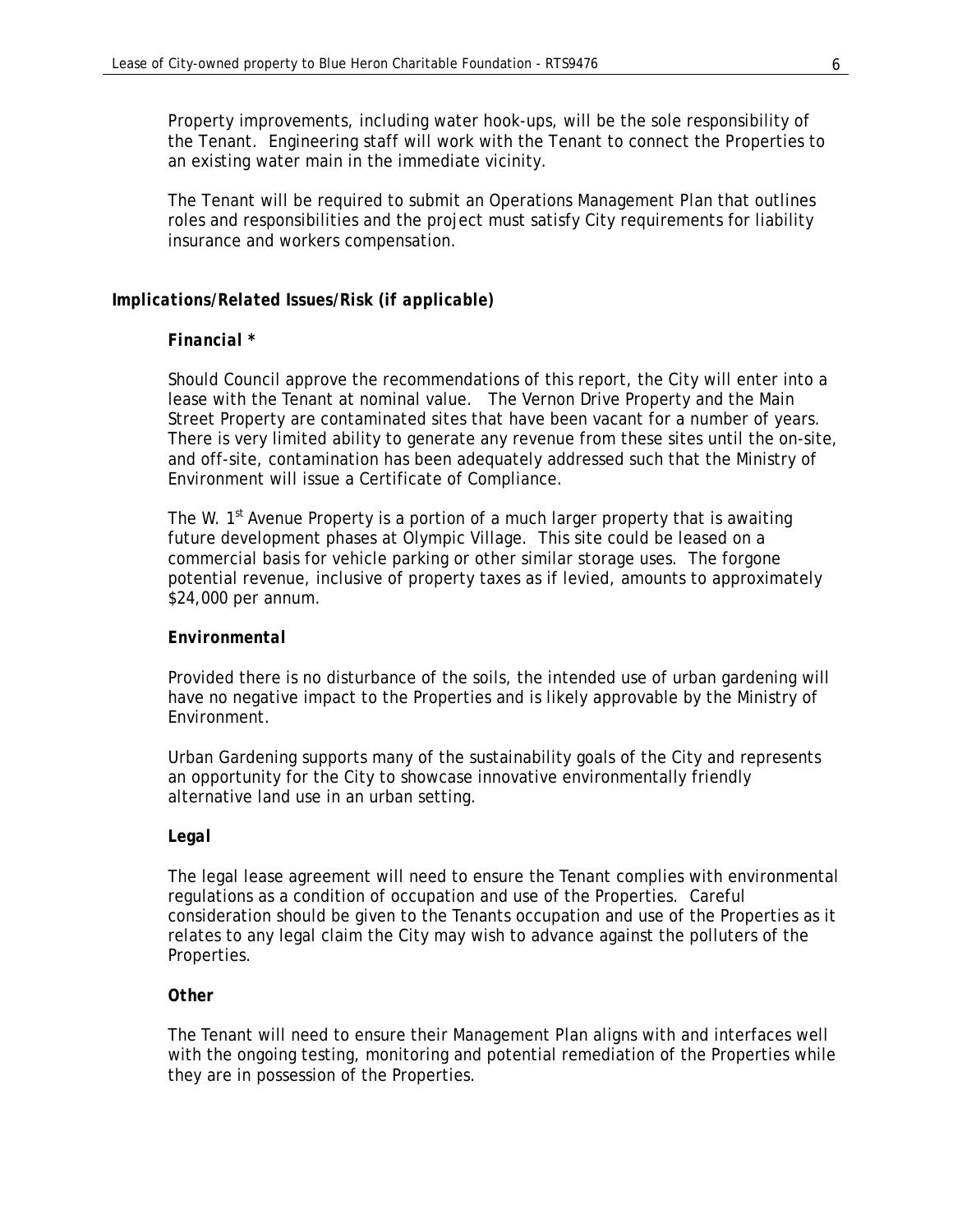### *CONCLUSION \**

 The Director of Real Estate Services in consultation with Director of Planning, Director of Social Development and Director of Legal Services is presenting the above for Council's consideration noting it is equivalent to a grant of nominal rent for property held in the Property Endowment Fund and a grant of payment in lieu of property taxes for City-owned property.

 Staff further notes the intended use aligns very well with a number of Council's key priorities around supporting long-term environmental stewardship goals and ecological health, food security, carbon reduction, and, employment and educational opportunities for at risk low income members of our community.

\* \* \* \* \*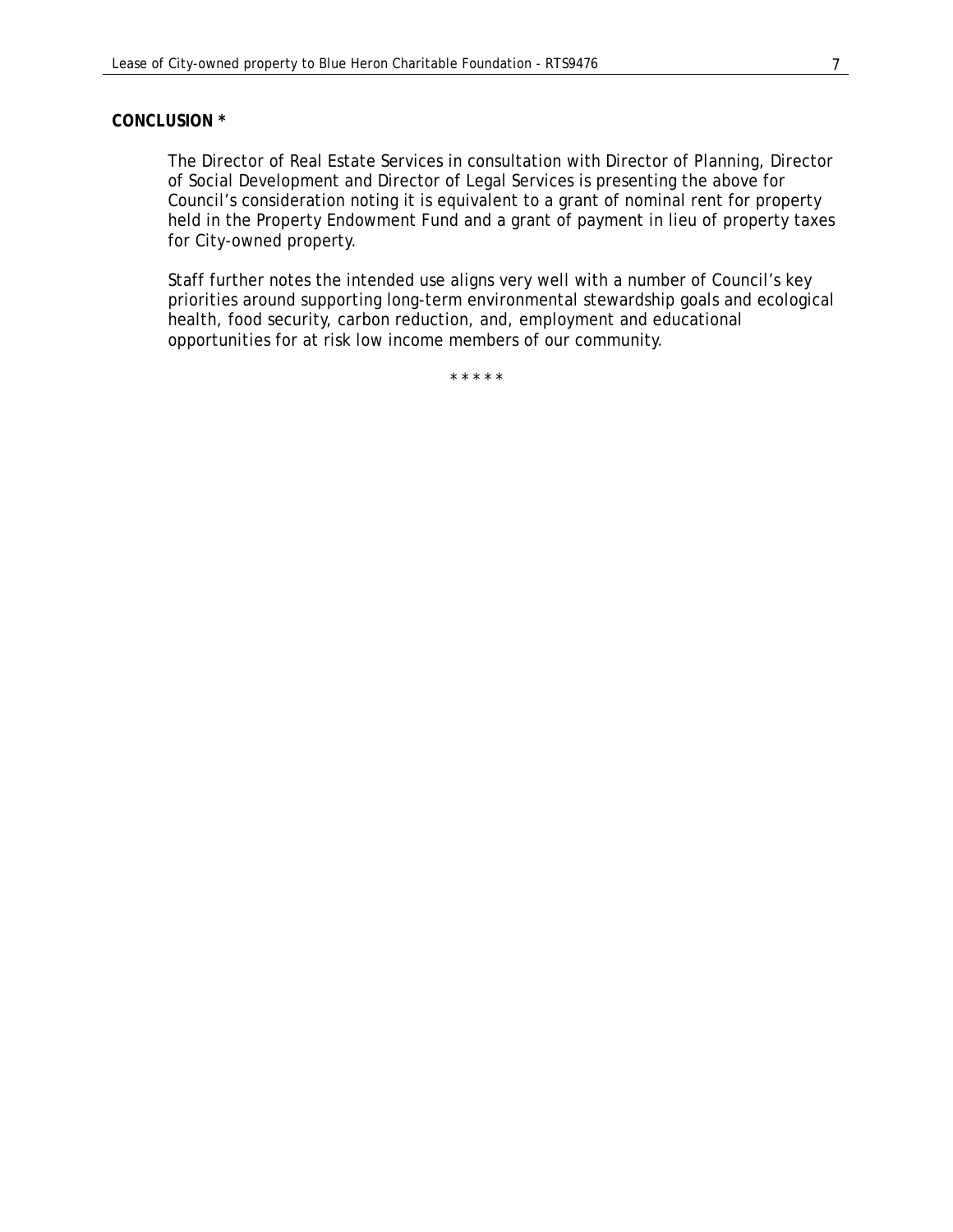

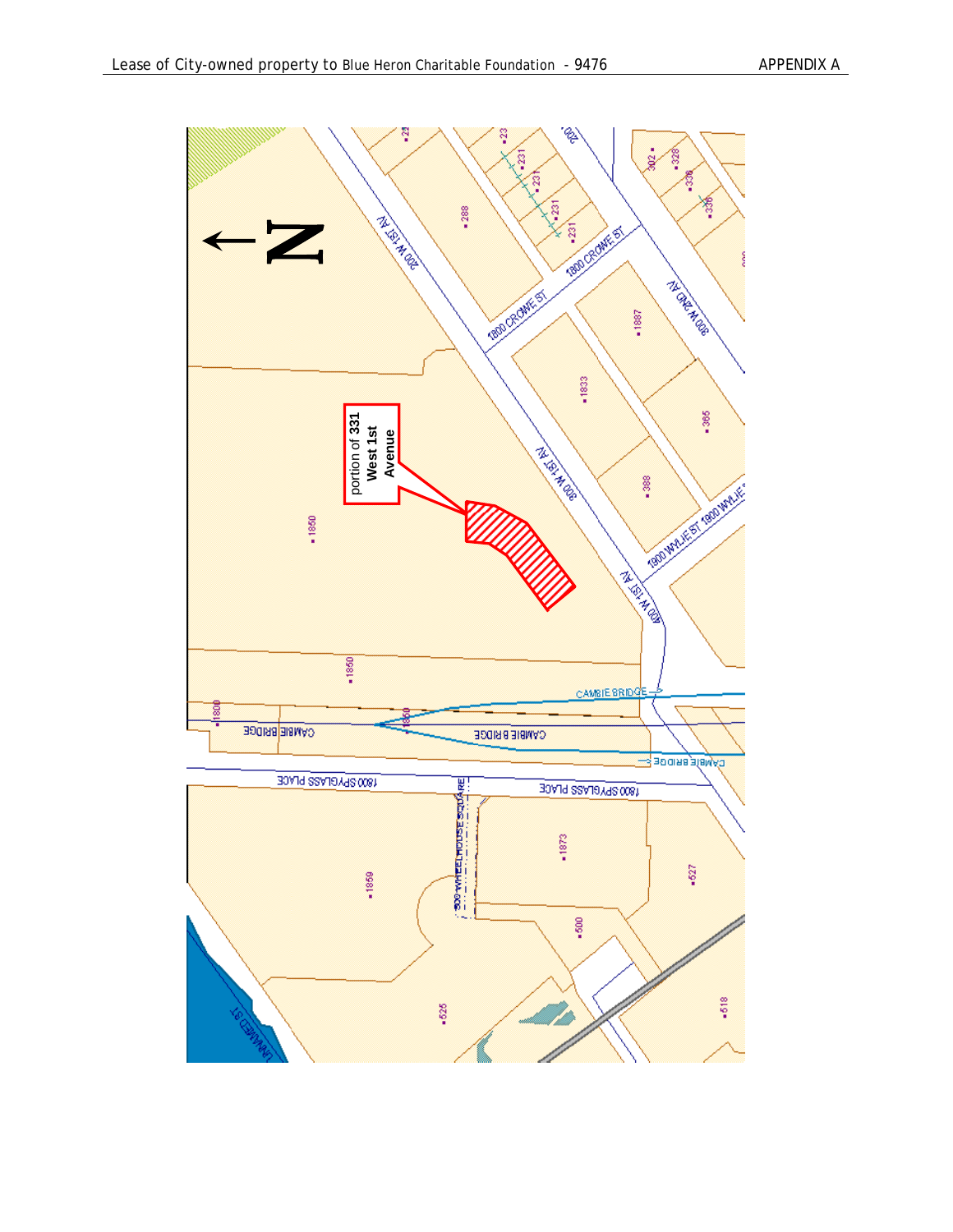